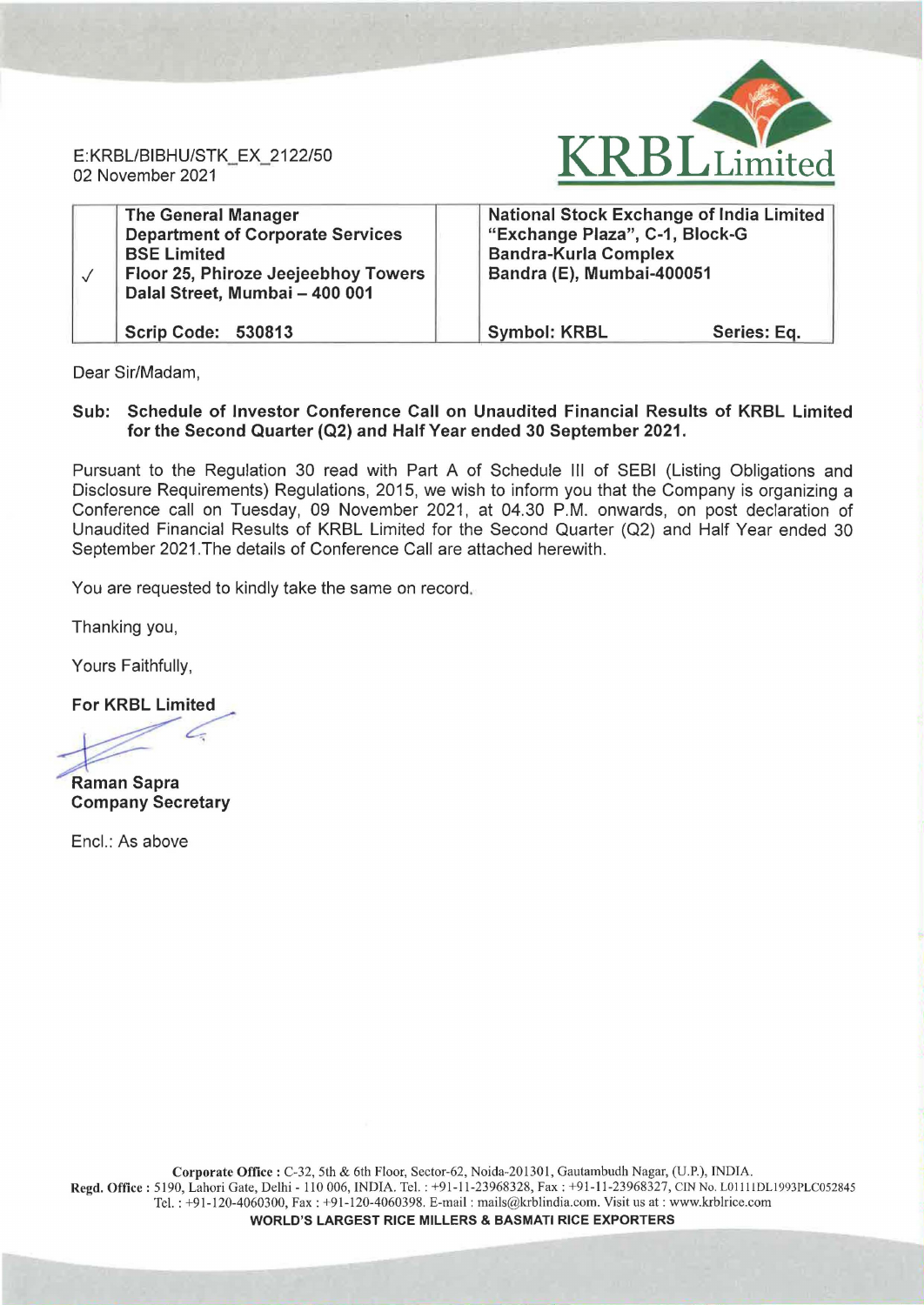E:KRBL/BIBHU/STK\_EX\_2122/50 02 November 2021



| <b>The General Manager</b><br><b>Department of Corporate Services</b><br><b>BSE Limited</b><br>Floor 25, Phiroze Jeejeebhoy Towers<br>Dalal Street, Mumbai - 400 001 | National Stock Exchange of India Limited<br>"Exchange Plaza", C-1, Block-G<br><b>Bandra-Kurla Complex</b><br>Bandra (E), Mumbai-400051 |             |
|----------------------------------------------------------------------------------------------------------------------------------------------------------------------|----------------------------------------------------------------------------------------------------------------------------------------|-------------|
| <b>Scrip Code: 530813</b>                                                                                                                                            | <b>Symbol: KRBL</b>                                                                                                                    | Series: Eq. |

Dear Sir/Madam,

## Sub: Schedule of Investor Conference Call on Unaudited Financial Results of KRBL Limited for the Second Quarter (Q2) and Half Year ended 30 September 2021.

Pursuant to the Regulation 30 read with Part A of Schedule Ill of SEBI (Listing Obligations and Disclosure Requirements) Regulations, 2015, we wish to inform you that the Company is organizing a Conference call on Tuesday, 09 November 2021, at 04.30 P.M. onwards, on post declaration of Unaudited Financial Results of KRBL Limited for the Second Quarter (Q2) and Half Year ended 30 September 2021.The details of Conference Call are attached herewith.

You are requested to kindly take the same on record.

Thanking you,

Yours Faithfully,

For KRBL Limited

 $\mathcal{L}$ 

Raman Sapra Company Secretary

Encl.: As above